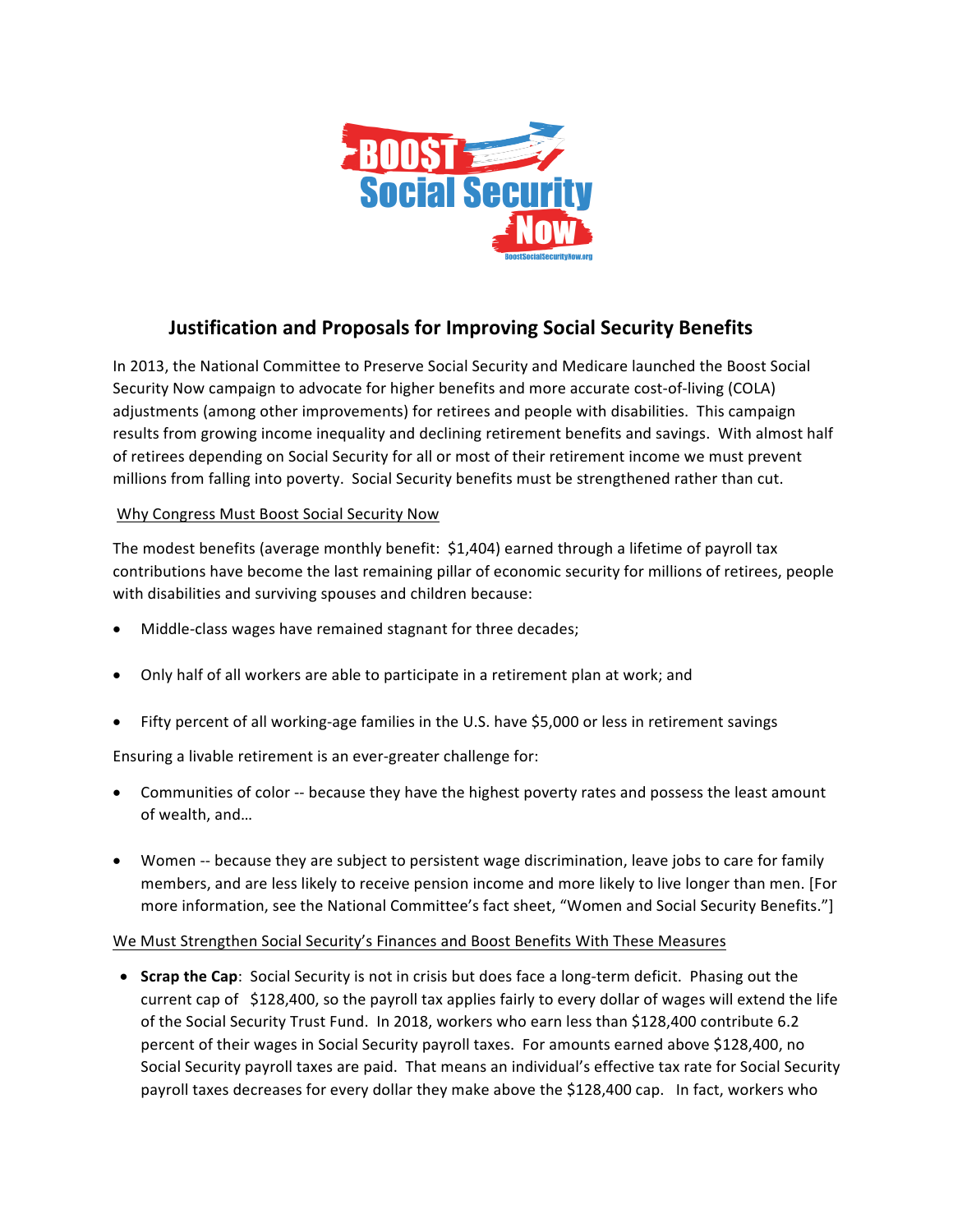earn over \$1 million per year pay Social Security tax on one-tenth or less of their earnings. The truth is, the payroll tax cap is really a loophole for millionaires. Getting rid of this loophole and making everyone pay the same tax rate would increase Social Security's funding by enough to extend the program's solvency for many years and provide additional funding to boost benefits, including **proposals to:**

- $\checkmark$  Strengthen the Cost of Living Adjustment (COLA) by switching the COLA formula to a more accurate measure of inflation which takes into account the unique spending patterns of seniors. Today, the Consumer Price Index for Urban Wage Earners and Clerical Workers (CPI-W) is the measurement used to determine COLAs. The CPI-W reflects the expenditures of about 31 percent of households nationally – those representing wage and clerical households in urban areas. By definition, this population is employed, unlike most retired Social Security beneficiaries, and displays patterns of consumer spending which are reflective of an employed demographic. Concerns about whether the CPI-W accurately reflects the spending patterns of retirees or people with disabilities date back to the 1980s. The purpose of the COLA is to adjust the Social Security benefit so that inflation does not erode its purchasing power. A more accurate measure of the spending patterns of seniors is needed to ensure that they are able to keep up with the rising costs of essential items.
- **Boost Social Security Benefits:**
	- $\checkmark$  Increase benefits by \$70 a month through changing the Social Security benefit formula for **newly- eligible beneficiaries.** This change would gradually increase benefits for all newlyeligible Social Security beneficiaries but would be especially helpful to low and middle-income seniors who depend on Social Security for their primary source of retirement income.
	- $\checkmark$  Increase benefits for seniors who have received Social Security for a long period of time. Seniors need an across-the-board benefit increase to compensate them for years of living under a COLA which does not reflect the higher inflation attributable to health expenditures and the fact that seniors devote a higher percentage of their monthly spending to health care costs.
	- **► Provide Social Security Credits for Caregivers:** One of the principal reasons women have fewer assets and less income in retirement than men is that they often interrupt their participation in the labor force to provide care to other family members, usually children and elderly parents or relatives. These temporary interruptions can lead to a significant reduction in the amount of a woman's Social Security benefit. When calculating an individual's Social Security benefits, caregivers should be granted imputed earnings equal to 50 percent of that year's average wage for up to as many as five years spent providing care to family members.
	- $\checkmark$  Restore Student Benefits: Currently, Social Security pays benefits to children until age 18 (or 19 if they are still attending high school) if a parent has died, become disabled or retired. In the past, those benefits continued until age 22 if the child was a full-time student in a college or a vocational school. Congress ended post-secondary students' benefits in 1981. Research has shown that recipients of these benefits were disproportionately children of parents in blue-